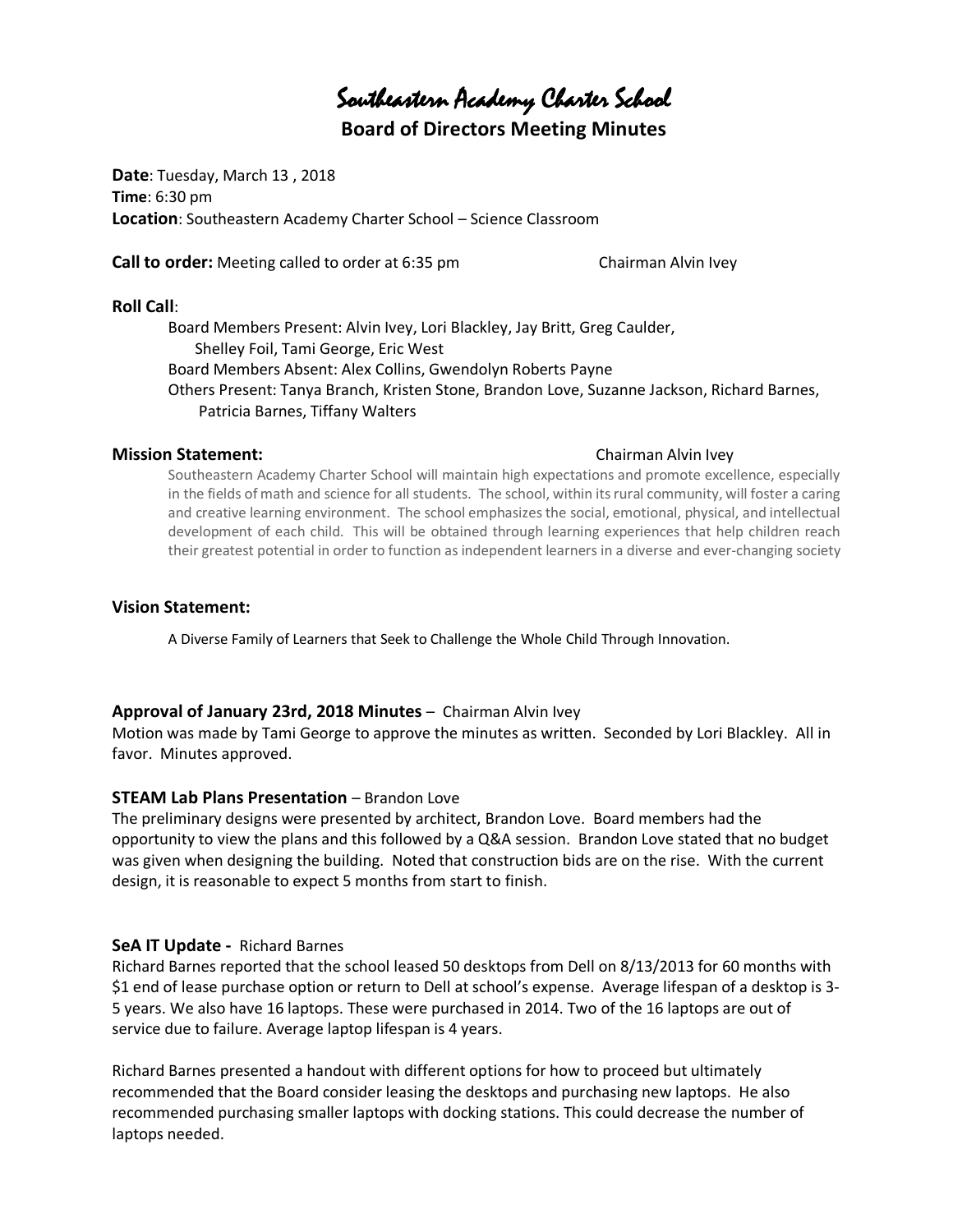Lori Blackley made a motion that the Board approve the purchase of the existing 50 desktops for \$1 and that the Board evaluate the budget and discuss with teachers their computer needs so we can revisit the topic at the May meeting. Motion seconded by Greg Caulder. All in favor. Motion carried.

#### **Committee Reports –**

**OPTS Update -** Suzanne Jackson, OPTS Vice-President The Spring Auction is Thursday, March 15<sup>th.</sup> OPTS has \$33,750 donated/committed to date with an ultimate goal of \$50,000 by the end of the auction.

**Finance** - Tami George, chair Finance has completed their goals and submitted to Vision

**Policy** -Eric West, chair

Policy has not met since the last Board meeting. Working on Code of Conduct for parents.

#### **Vision** - Lori Blackley, chair

Lori Blackley reported that Vision has been working extensively with Brandon Love on the STEAM Lab plans. She thanked the Board for the money to pay for the architect fees which will be paid soon. More money needs to be raised before we can work on grants. Heather Walters is still working to secure more donations. A "Brick Campaign" will be strategically planned as well. Committee goals will be presented at the May meeting.

### **Education** -Gwendolyn Roberts Payne, chair

Kristen Stone reported that the Education committee met on February 12th. Benchmark scores

ELA - 3<sup>rd</sup> through 8<sup>th</sup> grade - about 8% higher than last year Math - 3<sup>rd</sup> through 5<sup>th</sup> grade- about 3% lower than last year  $\sim$  6  $6<sup>th</sup>$  through  $8<sup>th</sup>$  grade - about the same as last year \*Small group remediation is planned during resource/extra PE as needed.

*Student of the Month* – A parent was concerned that her child had not yet been recognized. The child felt like it was a popularity contest. The purpose is to recognize outstanding behavior and school work. Will try to look at students who have never been chosen moving forward. The parent seemed satisfied.

## **Report from the Principal** – Kristen Stone, Principal

Beta Inductions/Conference –

23 new Betas inducted on January  $31^{st.}$ SeA received the National Beta School of Merit Recognition again.

2016-17 - Performance Framework handout distributed. SeA was compliant in all areas except for one which was the student health and safety requirement. Steps have already been taken to address this. 10 staff underwent Diabetes and CPR training. The Performance Framework also showed that SeA's school performance grade was a "B" and that we exceeded expected growth.

Lottery Updates – The lottery will be held on March 29<sup>th</sup> using the new Lotterease system. As of March 13<sup>th</sup> there are 188 names entered in the lottery.

Summer School/ Reading Camp:

5/29 – Math Instructional Day 5/30 – Math EOG Administration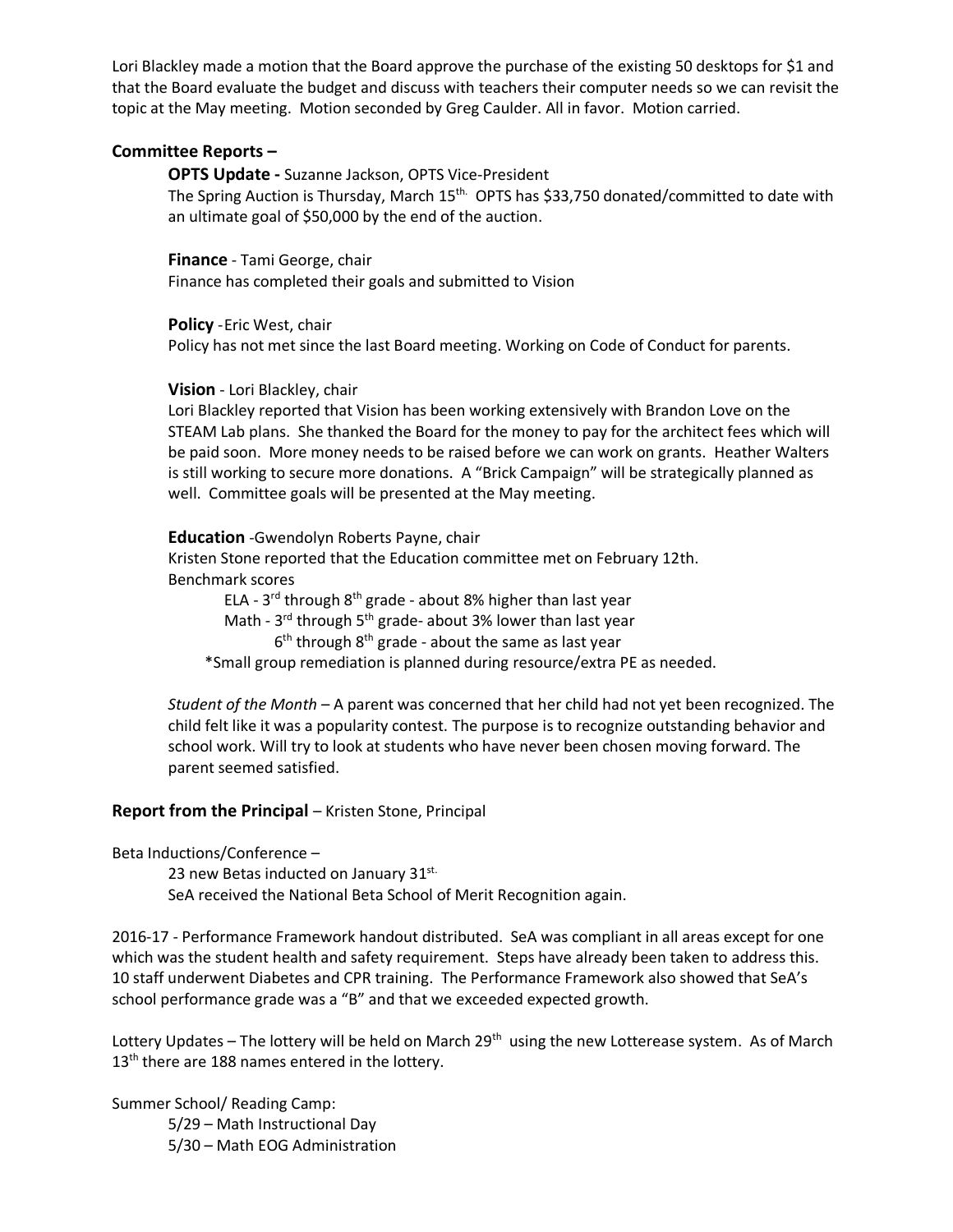5/31 – Reading Instructional Day

6/1 - Reading EOG Administration

6/4 – Science Remediation

6/5 – Science EOG Administration

Student school day will run from 8:30-12:00. Teachers will work 8:00-12:00. Students will provide their own bagged lunch and transportation.

Jay Britt made a motion to approve the summer school plan. Lori Blackley seconded the motion. All in favor. Motion carried.

**Report from the Financial Secretary** – Tanya Branch, Financial Secretary Tanya Branch distributed the SeA Financial report through February 28, 2018. She reported that the budget is on track and that there are no further repairs at this time.

**Other Business** – Nothing to report

At 7:42pm Lori Blackley made a motion to adjourn the meeting. Seconded by Jay Britt. All in favor. Motion carried.

The SeA March Board meeting was adjourned at 7:43 by Chairman, Alvin Ivey.

Next meeting will be May 22nd, 2018 at 6:30pm.

Respectfully submitted, Shelley Foil